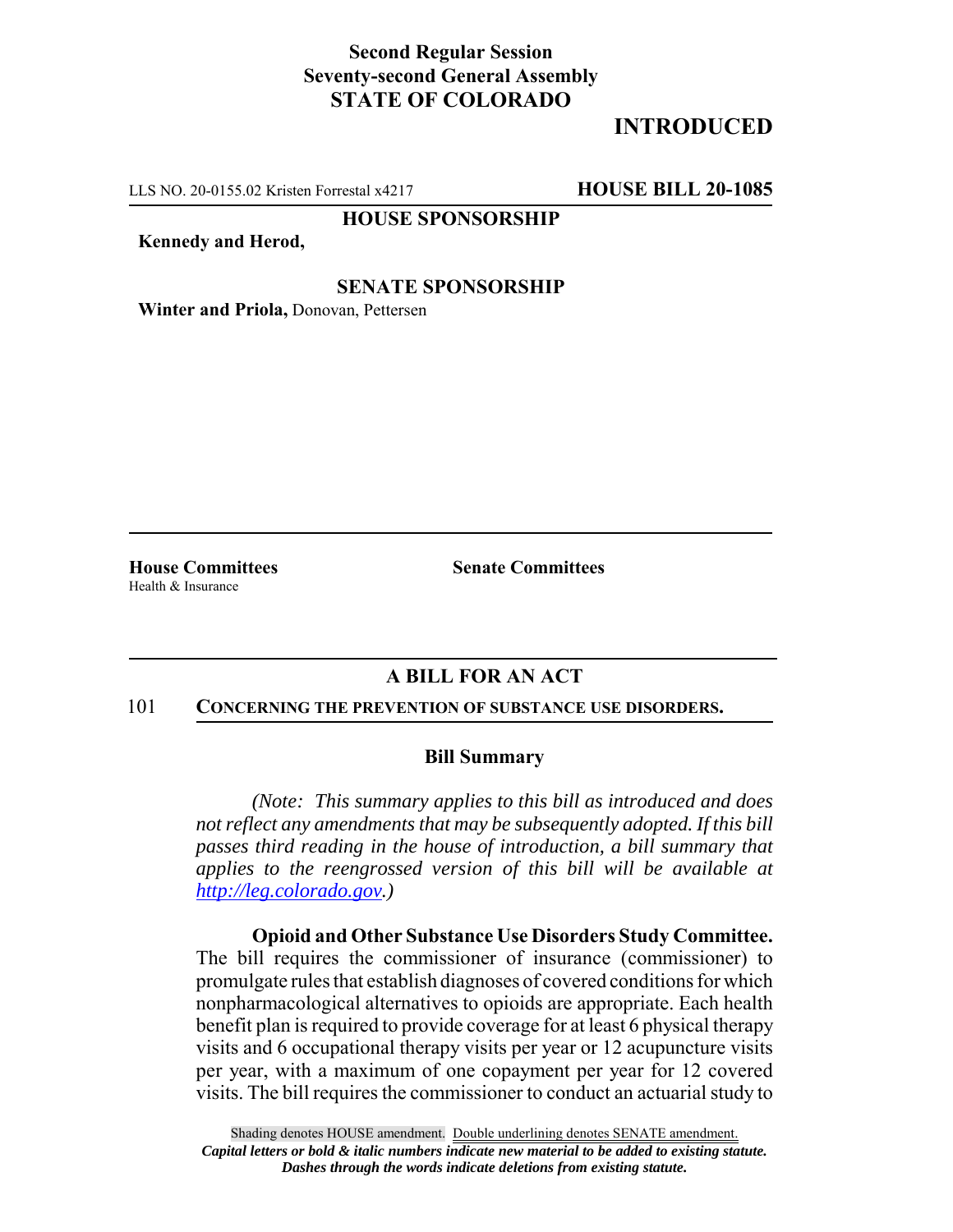determine the economic feasibility prior to including acupuncture as a covered alternative treatment. (**section 1** of the bill).

The bill prohibits an insurance carrier (carrier) from limiting or excluding coverage for an atypical opioid or a nonopioid medication that is approved by the federal food and drug administration by mandating that a covered person undergo step therapy or obtain prior authorization if the atypical opioid or nonopioid medication is prescribed by the covered person's health care provider. The carrier is required to make the atypical opioid or nonopioid medication available at the lowest cost-sharing tier applicable to a covered opioid with the same indication (**section 2**).

The bill precludes a carrier that has a contract with a physical therapist, occupational therapist, or acupuncturist from prohibiting the physical therapist, occupational therapist, or acupuncturist from, or penalizing the physical therapist, occupational therapist, or acupuncturist for, providing a covered person information on the amount of the covered person's financial responsibility for the covered person's physical therapy, occupational therapy, or acupuncture services or from requiring the physical therapist, occupational therapist, or acupuncturist to charge or collect a copayment from a covered person that exceeds the total charges submitted by the physical therapist, occupational therapist, or acupuncturist. The commissioner is required to take action against a carrier that the commissioner determines is not complying with these prohibitions (**section 3**).

Current law limits an opioid prescriber from prescribing more than a 7-day supply of an opioid to a patient who has not had an opioid prescription within the previous 12 months unless certain conditions apply, and this prescribing limitation is set to repeal on September 1, 2021. The bill continues the prescribing limitation indefinitely (**sections 4 through 10**).

The bill requires the executive director of the department of regulatory agencies (department) to consult with the center for research into substance use disorder prevention, treatment, and recovery support strategies (center) and the state medical board to promulgate rules establishing competency-based continuing education requirements for physicians and physician assistants concerning prescribing practices for opioids (**section 11**).

The bill modifies requirements for adding prescription information to the prescription drug monitoring program (program) and allows the department of health care policy and financing and the health information organization network access to the program (**sections 12 and 13**).

The bill continues indefinitely the requirement that a health care provider query the program before prescribing a second fill for an opioid and requires each health care provider to query the program before prescribing a benzodiazepine, unless certain exceptions apply. The bill also requires the director of the division of professions and occupations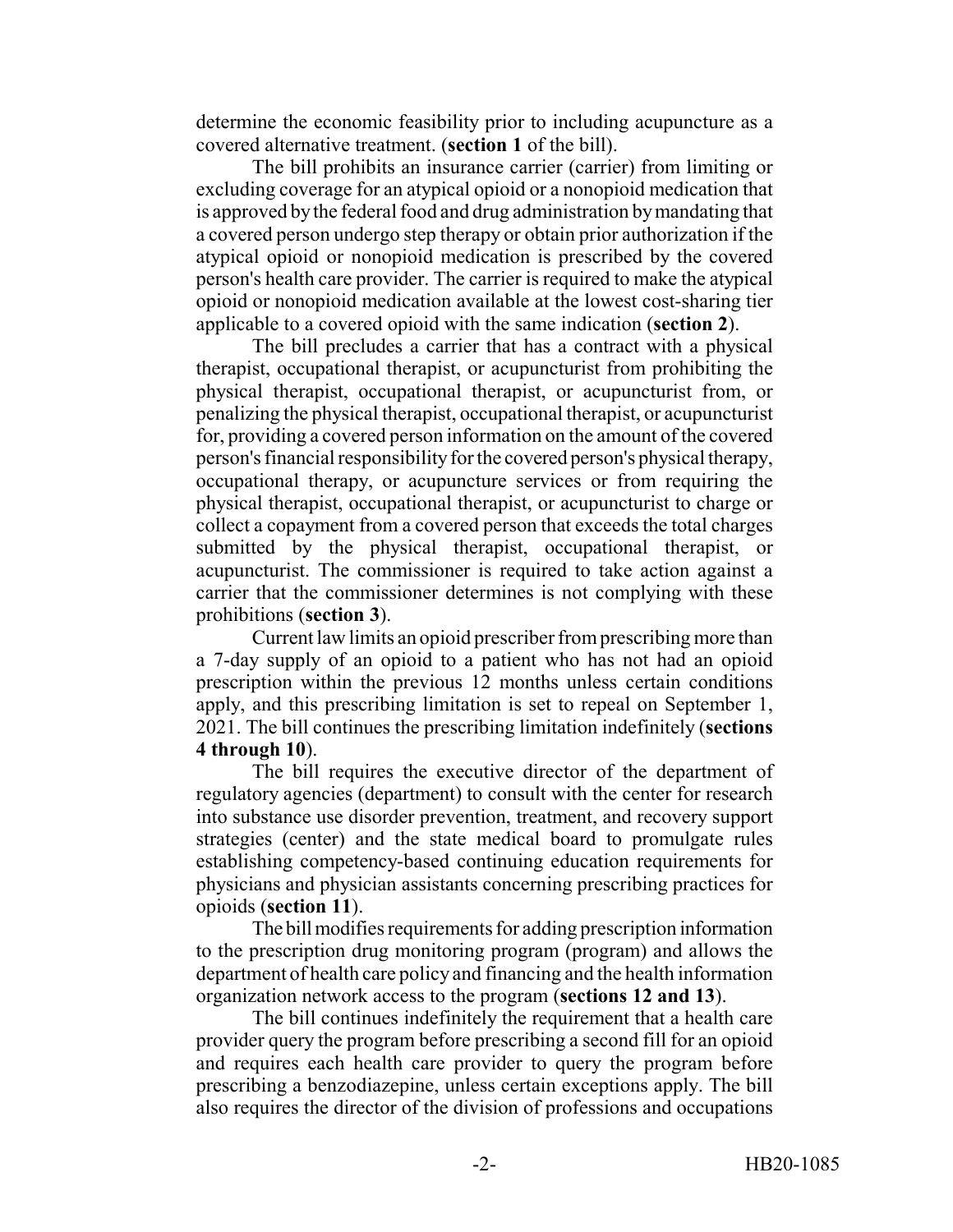in the department to promulgate rules designating additional controlled substances and other prescription drugs to be tracked by the program. In addition to current law allowing medical examiners and coroners to query the program when conducting an autopsy, the bill allows medical examiners and coroners to query the program when conducting a death investigation (**sections 13 through 15**).

The bill appropriates money to:

- The department of public health and environment annually to address opioid and other substance use disorders through local public health agencies (**section 16**);
- ! The department of health care policy and financing to extend the operation of the substance use disorder screening, brief intervention, and referral to treatment grant program (**section 17**); and
- ! The department of human services for allocation to the center for continuing education activities for opioid prescribers, including education for prescribing benzodiazepines (**section 18**).

The bill directs the office of behavioral health in the department of human services to convene a collaborative with institutions of higher education, nonprofit agencies, and state agencies for the purpose of gathering feedback from local public health agencies, institutions of higher education, nonprofit agencies, and state agencies concerning evidence-based prevention practices (**section 19**).

- 1 *Be it enacted by the General Assembly of the State of Colorado:*
- 2 **SECTION 1.** In Colorado Revised Statutes, 10-16-104, **add** (23)
- 3 as follows:
- 4 **10-16-104. Mandatory coverage provisions definitions -** 5 **rules.** (23) **Nonpharmacological alternative treatment to opioids -** 6 **rules.** (a) ANY HEALTH BENEFIT PLAN, EXCEPT SUPPLEMENTAL POLICIES 7 COVERING A SPECIFIED DISEASE OR OTHER LIMITED BENEFIT, MUST 8 PROVIDE COVERAGE FOR NONPHARMACOLOGICAL TREATMENT AS AN 9 ALTERNATIVE TO OPIOIDS FOR A DIAGNOSIS SPECIFIED BY RULE OF THE 10 COMMISSIONER PURSUANT TO THIS SUBSECTION (23). 11 (b) THE COMMISSIONER, IN CONSULTATION WITH THE DEPARTMENT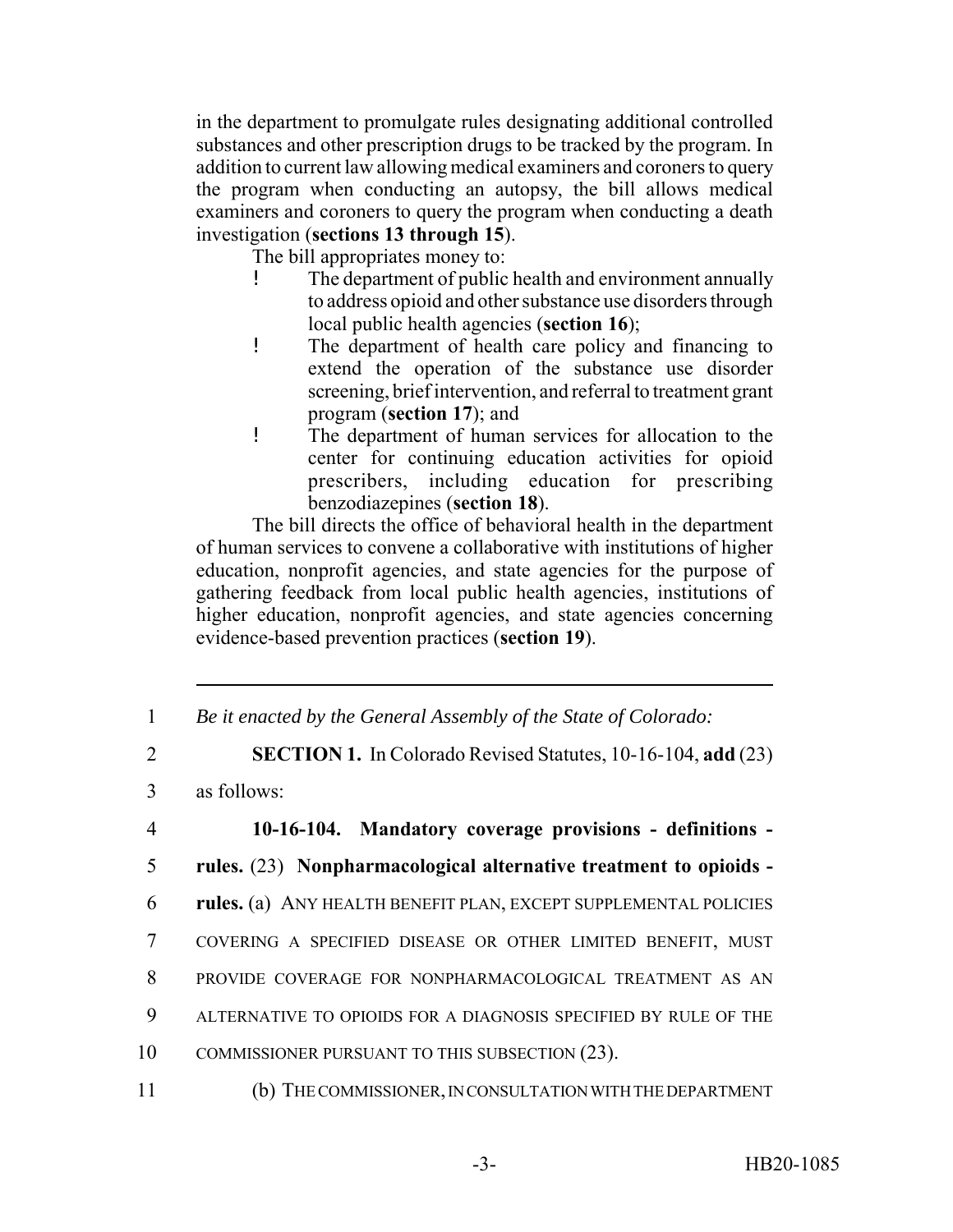OF PUBLIC HEALTH AND ENVIRONMENT, AND THE STATE MEDICAL BOARD SHALL PROMULGATE RULES THAT ESTABLISH:

 (I) DIAGNOSES OF COVERED CONDITIONS FOR WHICH NONPHARMACOLOGICAL TREATMENTS AS ALTERNATIVES TO OPIOIDS ARE APPROPRIATE;

 (II) THE TREATMENT THAT MAY BE APPROPRIATE FOR EACH DIAGNOSIS OF A COVERED CONDITION, INCLUDING PHYSICAL THERAPY, OCCUPATIONAL THERAPY, ACUPUNCTURE, AND ANY OTHER NONPHARMACOLOGICAL TREATMENTS AS ALTERNATIVES TO OPIOIDS DEEMED APPROPRIATE BY THE COMMISSIONER. PRIOR TO DETERMINING WHETHER TO INCLUDE ACUPUNCTURE AS A COVERED TREATMENT, THE COMMISSIONER SHALL CONDUCT AN ACTUARIAL STUDY TO DETERMINE THE ECONOMIC FEASIBILITY.

 (III) THE REQUIRED COPAYMENT AMOUNT FOR COVERED PHYSICAL THERAPY, OCCUPATIONAL THERAPY, AND ACUPUNCTURE SERVICES.

(c) THE COVERAGE REQUIRED BY THIS SUBSECTION (23) MUST:

 (I) INCLUDE AT LEAST SIX PHYSICAL THERAPY VISITS AND SIX OCCUPATIONAL THERAPY VISITS PER YEAR OR TWELVE ACUPUNCTURE VISITS PER YEAR, WITH A MAXIMUM OF ONE COPAYMENT PER YEAR FOR 20 THE TWELVE COVERED VISITS; AND

 (II) NOT REQUIRE PRIOR AUTHORIZATION, AS DEFINED IN SECTION 22 10-16-112.5 (7)(d), FOR NONPHARMACOLOGICAL TREATMENTS AS AN ALTERNATIVE TO OPIOIDS.

 **SECTION 2.** In Colorado Revised Statutes, **amend** 10-16-145.5 as follows:

 **10-16-145.5. Step therapy - prior authorization - prohibited - stage four advanced metastatic cancer - opioid prescription -**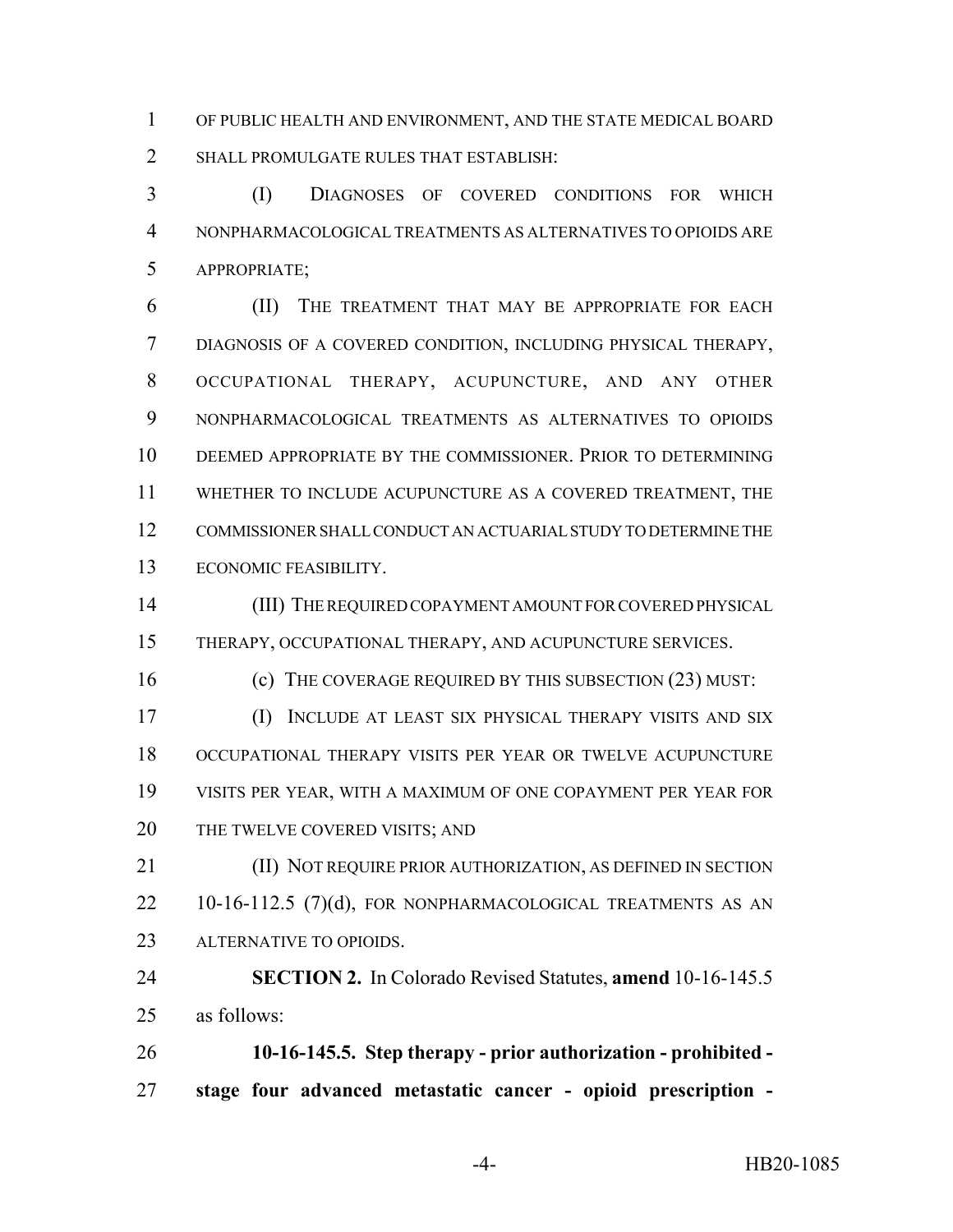**definition - rules.** (1) (a) Notwithstanding section 10-16-145, a carrier 2 that provides coverage under a health benefit plan for the treatment of stage four advanced metastatic cancer shall not limit or exclude coverage under the health benefit plan for a drug THAT IS approved by the United States food and drug administration and that is on the carrier's prescription drug formulary by mandating that a covered person with stage four advanced metastatic cancer undergo step therapy if the use of the approved drug is consistent with:

 $(a)$  (I) The United States food and drug administration-approved indication or the national comprehensive cancer network drugs and biologics compendium indication for the treatment of stage four advanced metastatic cancer; or

13 <del>(b)</del> (II) Peer-reviewed medical literature.

 $(2)$  (b) For the purposes of this section SUBSECTION (1), "stage four advanced metastatic cancer" means cancer that has spread from the primary or original site of the cancer to nearby tissues, lymph nodes, or other parts of the body.

18 (2) (a) NOTWITHSTANDING SECTION 10-16-145, A CARRIER SHALL NOT LIMIT OR EXCLUDE COVERAGE UNDER A HEALTH BENEFIT PLAN FOR A NONOPIOID OR AN ATYPICAL OPIOID THAT HAS THE SAME INDICATION AS, AND IS PRESCRIBED BY THE COVERED PERSON'S PROVIDER AS AN 22 ALTERNATIVE TO, AN OPIOID AND THAT HAS BEEN APPROVED BY THE UNITED STATES FOOD AND DRUG ADMINISTRATION BY:

 (I) MANDATING THAT A COVERED PERSON UNDERGO STEP THERAPY FOR THE NONOPIOID OR ATYPICAL OPIOID; OR

**(II) REQUIRING PRIOR AUTHORIZATION FOR THE NONOPIOID OR** ATYPICAL OPIOID.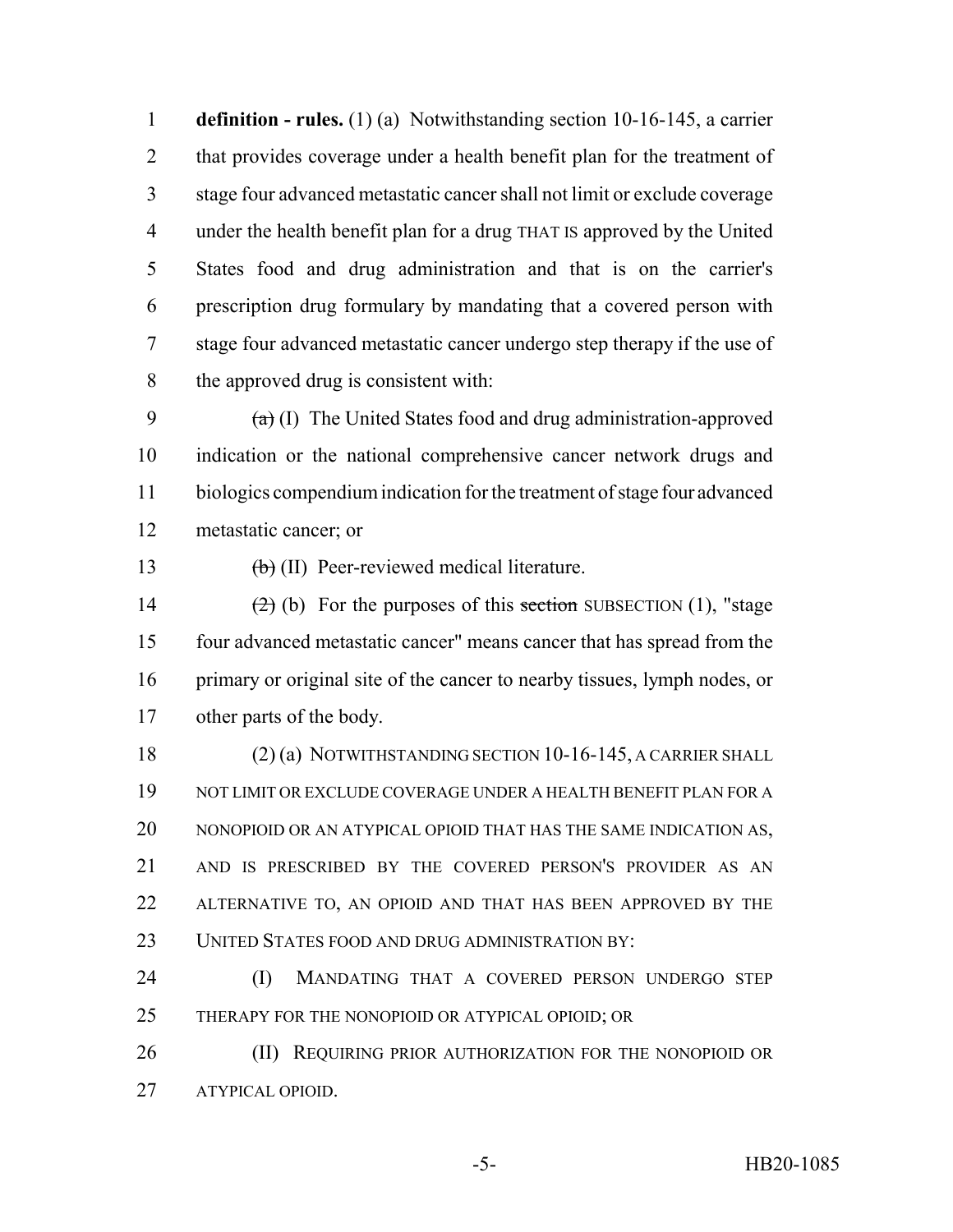(b) THE CARRIER SHALL MAKE THE PRESCRIBED NONOPIOID OR ATYPICAL OPIOID AVAILABLE TO THE COVERED PERSON AT THE CARRIER'S LOWEST COST-SHARING TIER UNDER THE HEALTH BENEFIT PLAN APPLICABLE TO A COVERED OPIOID THAT HAS THE SAME INDICATION.

 (c) THE COMMISSIONER SHALL PROMULGATE RULES TO DEFINE "ATYPICAL OPIOID" AND TO CREATE A LIST OF COVERED NONOPIOID ANALGESICS WITH FAR LOWER FATALITY RATES THAN PURE OPIOID AGONISTS.

 **SECTION 3.** In Colorado Revised Statutes, **add** 10-16-152 as follows:

 **10-16-152. Disclosures - physical therapists - occupational therapists - acupuncturists - patients - carrier prohibitions - enforcement.** (1) A CARRIER THAT HAS A CONTRACT WITH A PHYSICAL THERAPIST, AN OCCUPATIONAL THERAPIST, OR AN ACUPUNCTURIST SHALL NOT:

 (a) PROHIBIT THE PHYSICAL THERAPIST, OCCUPATIONAL THERAPIST, OR ACUPUNCTURIST FROM PROVIDING A COVERED PERSON INFORMATION ON THE AMOUNT OF THE COVERED PERSON'S FINANCIAL RESPONSIBILITY FOR THE COVERED PERSON'S PHYSICAL THERAPY, 20 OCCUPATIONAL THERAPY, OR ACUPUNCTURE SERVICES;

 (b) PENALIZE THE PHYSICAL THERAPIST, OCCUPATIONAL THERAPIST, OR ACUPUNCTURIST FOR DISCLOSING THE INFORMATION 23 DESCRIBED IN SUBSECTION (1)(a) OF THIS SECTION TO A COVERED PERSON OR PROVIDING A MORE AFFORDABLE ALTERNATIVE TO A COVERED PERSON; OR

**(c)** REQUIRE THE PHYSICAL THERAPIST, THE OCCUPATIONAL THERAPIST, OR THE ACUPUNCTURIST TO CHARGE OR COLLECT A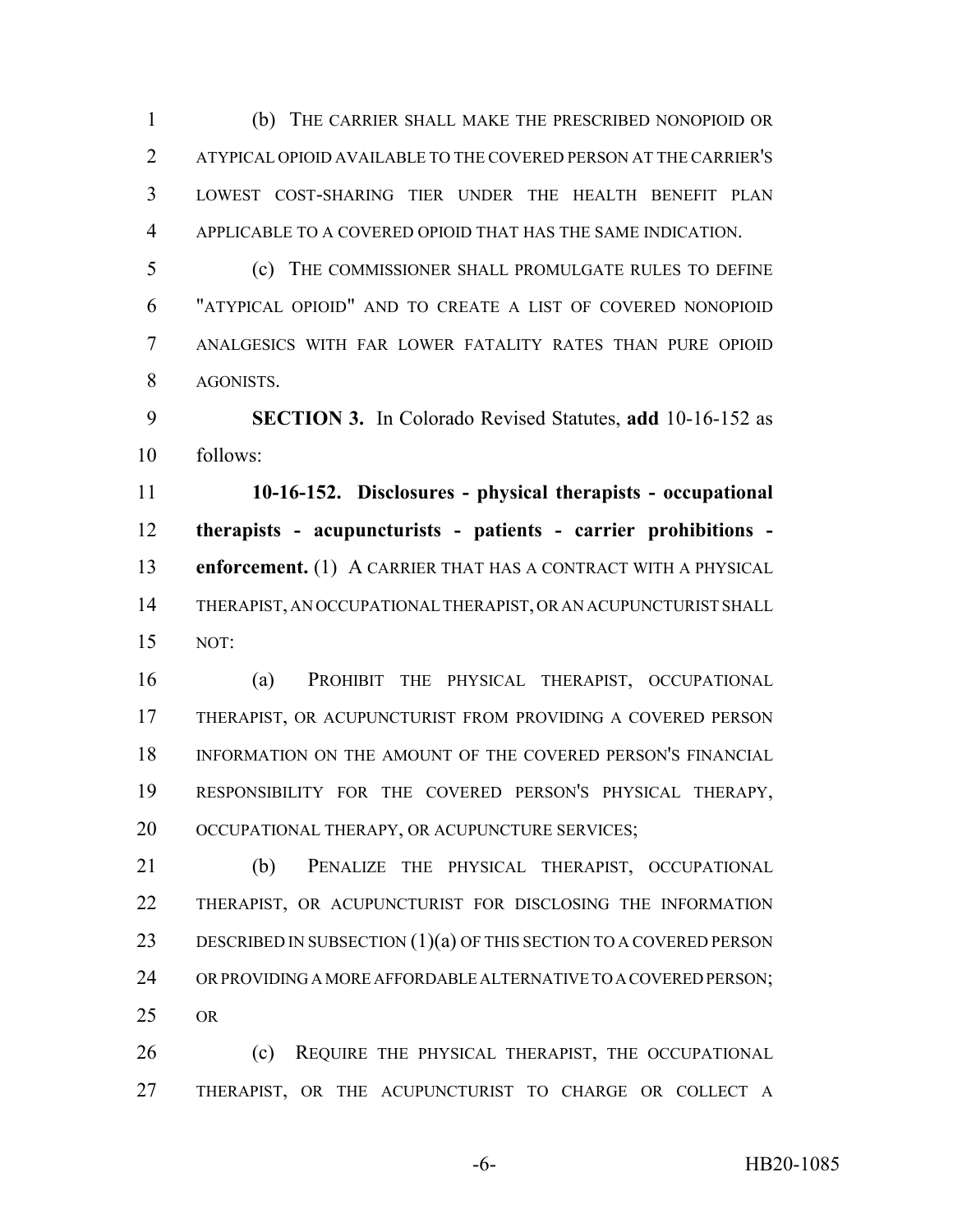COPAYMENT FROM A COVERED PERSON THAT EXCEEDS THE TOTAL CHARGES SUBMITTED BY THE PHYSICAL THERAPIST, OCCUPATIONAL THERAPIST, OR ACUPUNCTURIST.

 (2) IF THE COMMISSIONER DETERMINES THAT A CARRIER HAS NOT COMPLIED WITH THIS SECTION, THE COMMISSIONER SHALL INSTITUTE A CORRECTIVE ACTION PLAN FOR THE CARRIER TO FOLLOW OR USE ANY OF THE COMMISSIONER'S ENFORCEMENT POWERS UNDER THIS TITLE 10 TO OBTAIN THE CARRIER'S COMPLIANCE WITH THIS SECTION.

 **SECTION 4.** In Colorado Revised Statutes, 12-30-109, **repeal** (5) as follows:

 **12-30-109. Prescribing opioids - limitations - definition.** (5) This section is repealed, effective September 1, 2021.

 **SECTION 5.** In Colorado Revised Statutes, 12-220-111, **repeal** (2)(b) as follows:

 **12-220-111. Dentists may prescribe drugs - surgical operations - anesthesia - limits on opioid prescriptions.** (2) (b) This subsection (2) is repealed, effective September 1, 2021.

 **SECTION 6.** In Colorado Revised Statutes, 12-240-123, **repeal** (2) as follows:

 **12-240-123. Prescribing opioids - limitations.** (2) This section is repealed, effective September 1, 2021.

**SECTION 7.** In Colorado Revised Statutes, 12-255-112, **repeal**

23  $(6)(b)$  as follows:

 **12-255-112. Prescriptive authority - advanced practice nurses - limits on opioid prescriptions - rules - financial benefit for prescribing prohibited.** (6) (b) This subsection (6) is repealed, effective September 1, 2021.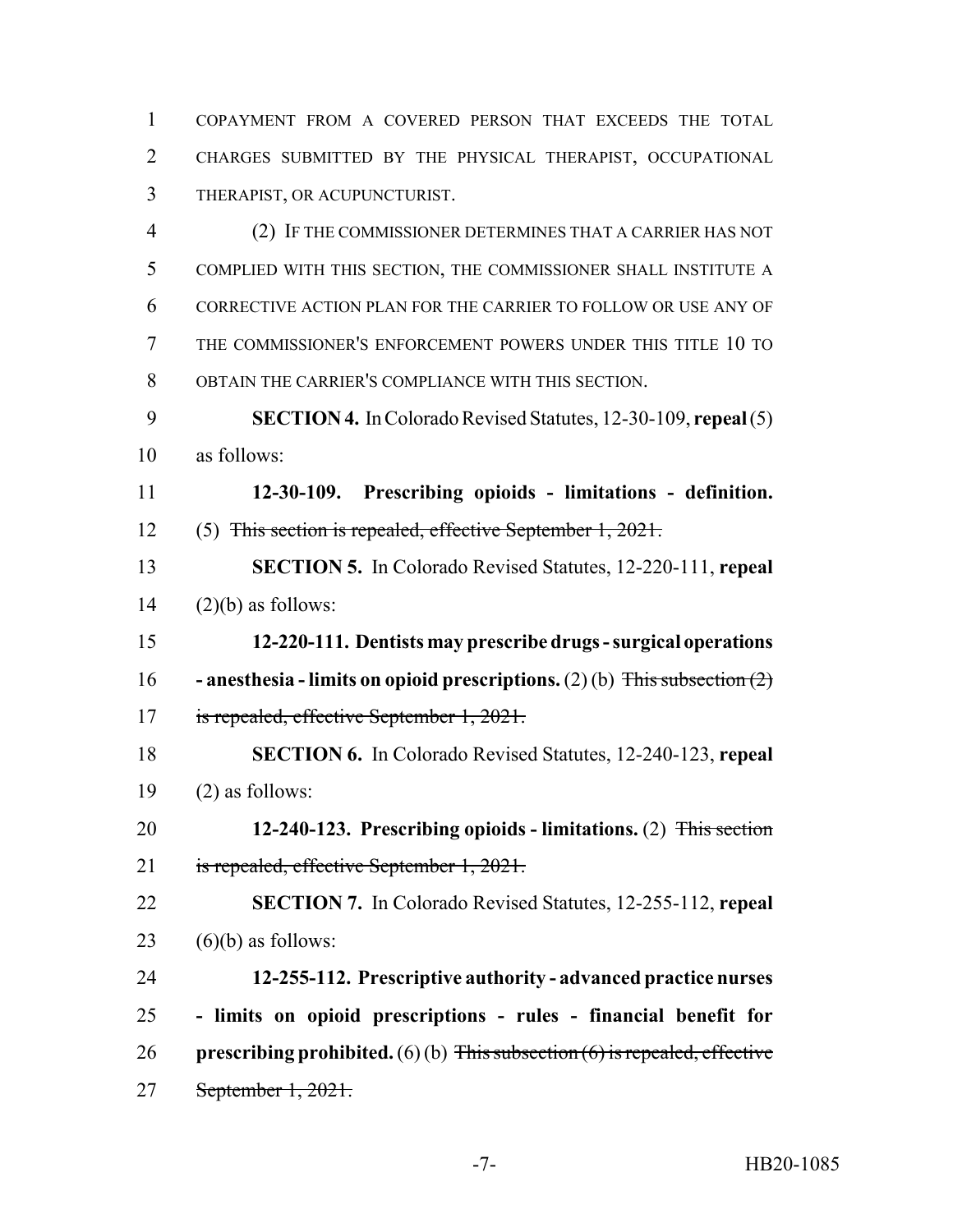| $\mathbf{1}$   | <b>SECTION 8.</b> In Colorado Revised Statutes, 12-275-113, repeal           |
|----------------|------------------------------------------------------------------------------|
| $\overline{2}$ | $(5)(b)$ as follows:                                                         |
| 3              | 12-275-113. Use of prescription and nonprescription drugs -                  |
| $\overline{4}$ | limits on opioid prescriptions. $(5)$ (b) This subsection $(5)$ is repealed, |
| 5              | effective September 1, 2021.                                                 |
| 6              | <b>SECTION 9.</b> In Colorado Revised Statutes, 12-290-111, repeal           |
| $\tau$         | $(3)(b)$ as follows:                                                         |
| 8              | 12-290-111. Prescriptions - requirement to advise patients -                 |
| 9              | limit on opioid prescriptions. (3) (b) This subsection $(3)$ is repealed,    |
| 10             | effective September 1, 2021.                                                 |
| 11             | <b>SECTION 10.</b> In Colorado Revised Statutes, 12-315-126, repeal          |
| 12             | $(2)$ as follows:                                                            |
| 13             | 12-315-126. Prescription of opioids - limitations. (2)<br><b>This</b>        |
| 14             | section is repealed, effective September 1, 2021.                            |
| 15             | <b>SECTION 11.</b> In Colorado Revised Statutes, add 12-240-146 as           |
| 16             | follows:                                                                     |
| 17             | 12-240-146. Continuing education - competency standards for                  |
| 18             | prescribing opioids - rules. THE EXECUTIVE<br>DIRECTOR,<br>$\mathbb{N}$      |
| 19             | CONSULTATION WITH THE BOARD AND THE CENTER FOR RESEARCH INTO                 |
| 20             | SUBSTANCE USE DISORDER PREVENTION, TREATMENT, AND RECOVERY                   |
| 21             | SUPPORT STRATEGIES ESTABLISHED IN SECTION 27-80-118, SHALL                   |
| 22             | PROMULGATE RULES TO ESTABLISH COMPETENCY-BASED STANDARDS FOR                 |
| 23             | CONTINUING MEDICAL EDUCATION FOR PHYSICIANS AND PHYSICIAN                    |
| 24             | ASSISTANTS CONCERNING THE PRESCRIBING PRACTICES FOR OPIOIDS. THE             |
| 25             | BOARD SHALL REQUIRE FULFILLMENT OF THE CONTINUING EDUCATION                  |
| 26             | REQUIREMENTS AS A REQUIREMENT FOR INITIAL LICENSURE AND RENEWAL.             |
| 27             | <b>SECTION 12.</b> In Colorado Revised Statutes, 12-280-403, amend           |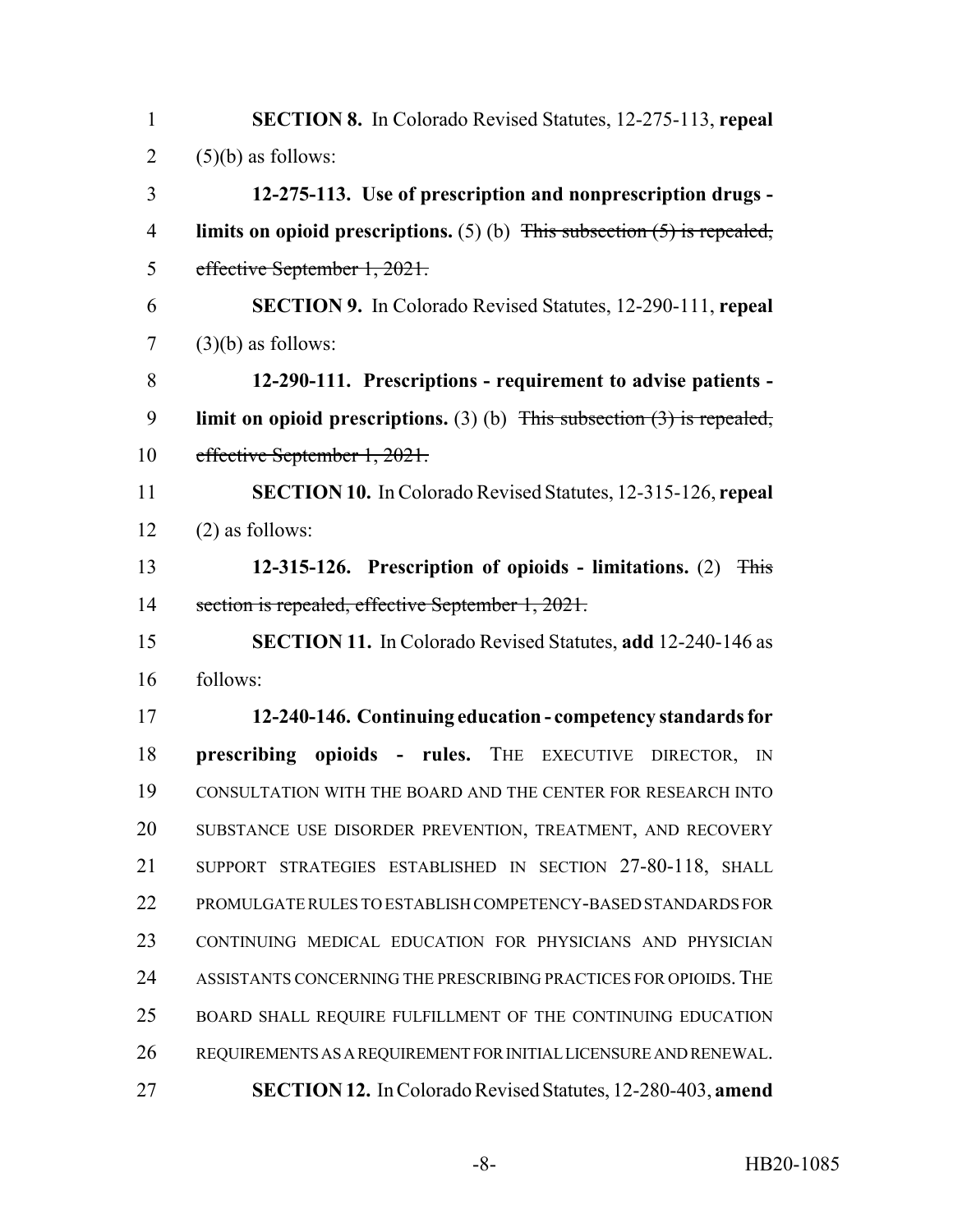(1) introductory portion, (1)(c), (1)(e), (1)(f), (3), and (4); and **add** (1)(g) 2 and  $(2)(e)$  as follows:

 **12-280-403. Prescription drug use monitoring program - registration required.** (1) The board shall develop or procure a 5 prescription controlled substance DRUG electronic program to track information regarding prescriptions for controlled substances AND OTHER DRUGS AS REQUIRED BY RULES PROMULGATED BY THE DIRECTOR dispensed in Colorado, including the following information:

 (c) The name and amount of the controlled substance OR OTHER 10 PRESCRIPTION DRUG AS REQUIRED BY RULES OF THE DIRECTOR;

(e) The name of the dispensing pharmacy; and

 (f) Any other data elements necessary to determine whether a patient is visiting multiple practitioners or pharmacies, or both, to receive 14 the same or similar medication; AND

 (g) BEGINNING JANUARY 1, 2021, THE NAME OF THE PERSON PAYING FOR THE PRESCRIPTION.

 (2) (e) OTHER THAN AN ANNUAL FEE AUTHORIZED PURSUANT TO 18 SECTION 12-280-405 (3), THE BOARD SHALL NOT CHARGE A FEE OR OTHER ASSESSMENT AGAINST A PRACTITIONER, PHARMACIST, OR DESIGNEE OF EITHER A PRACTITIONER OR PHARMACIST FOR REGISTERING OR MAINTAINING AN ACCOUNT WITH THE PROGRAM.

 (3) Each practitioner and each dispensing pharmacy shall disclose to a patient receiving a controlled substance OR OTHER PRESCRIPTION 24 DRUG AS REQUIRED BY RULES PROMULGATED BY THE DIRECTOR that his or 25 her THE PATIENT's identifying prescription information will be entered into the program database and may be accessed for limited purposes by specified individuals.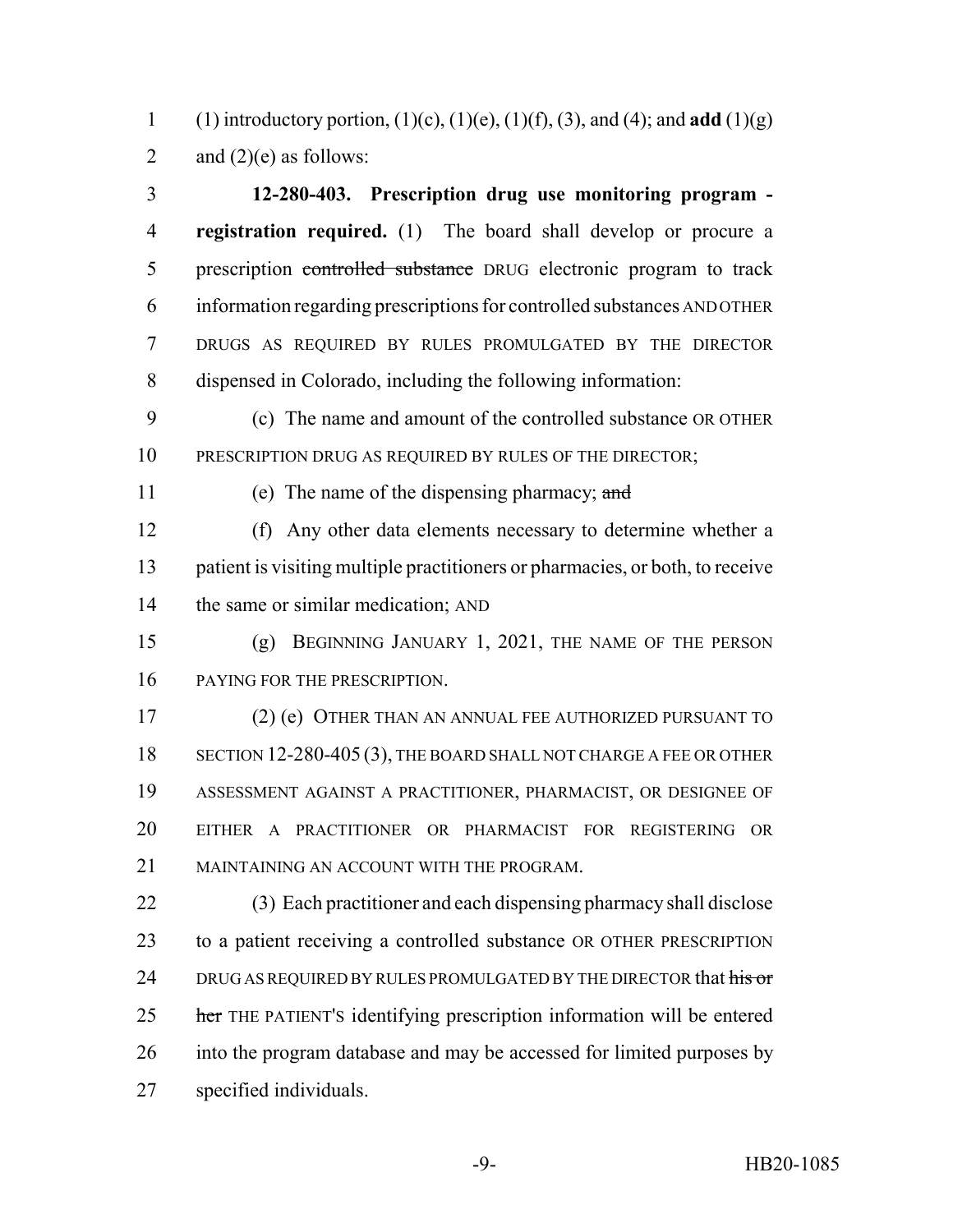(4) The board shall establish a method and format for PHARMACISTS, PHARMACISTS' DESIGNEES, AND prescription drug outlets to convey the necessary information to the board or its designee. The method must not require more than a one-time entry of data per patient 5 per prescription by a prescription drug outlet. BY JANUARY 1, 2021, THE METHOD ESTABLISHED BY THE BOARD PURSUANT TO THIS SUBSECTION (4) SHALL REQUIRE EACH PHARMACIST, PHARMACIST'S DESIGNEE, OR PRESCRIPTION DRUG OUTLET TO ENTER EACH PRESCRIPTION DISPENSED IN THIS STATE OR TO AN ADDRESS IN THIS STATE, INCLUDING PRESCRIPTIONS 10 NOT PAID FOR BY A THIRD-PARTY PAYER, INTO THE PROGRAM DATABASE DAILY AFTER EACH PRESCRIPTION IS DISPENSED.

 **SECTION 13.** In Colorado Revised Statutes, 12-280-404, **amend** (3)(b), (3)(c)(I), (3)(h), (3)(l)(I), (4)(c), (5), and (7); **repeal** (4)(e); and **add** (3)(m), (4)(a.5), and (4)(f) as follows:

 **12-280-404. Program operation - access - rules - definitions.** (3) The program is available for query only to the following persons or group of persons:

 (b) Any practitioner with the statutory authority to prescribe controlled substances OR OTHER DRUGS THAT MAY BE SUBJECT TO A PROGRAM QUERY, or an individual designated by the practitioner to act on 21 his or her THE PRACTITIONER's behalf in accordance with section 22 12-280-403 (2)(b), to the extent the query relates to a current patient of 23 the practitioner. The practitioner or his or her THE PRACTITIONER's designee shall identify his or her area of health care specialty or practice upon the initial query of the program.

 (c) (I) Any veterinarian with statutory authority to prescribe 27 controlled substances OR OTHER DRUGS THAT MAY BE SUBJECT TO A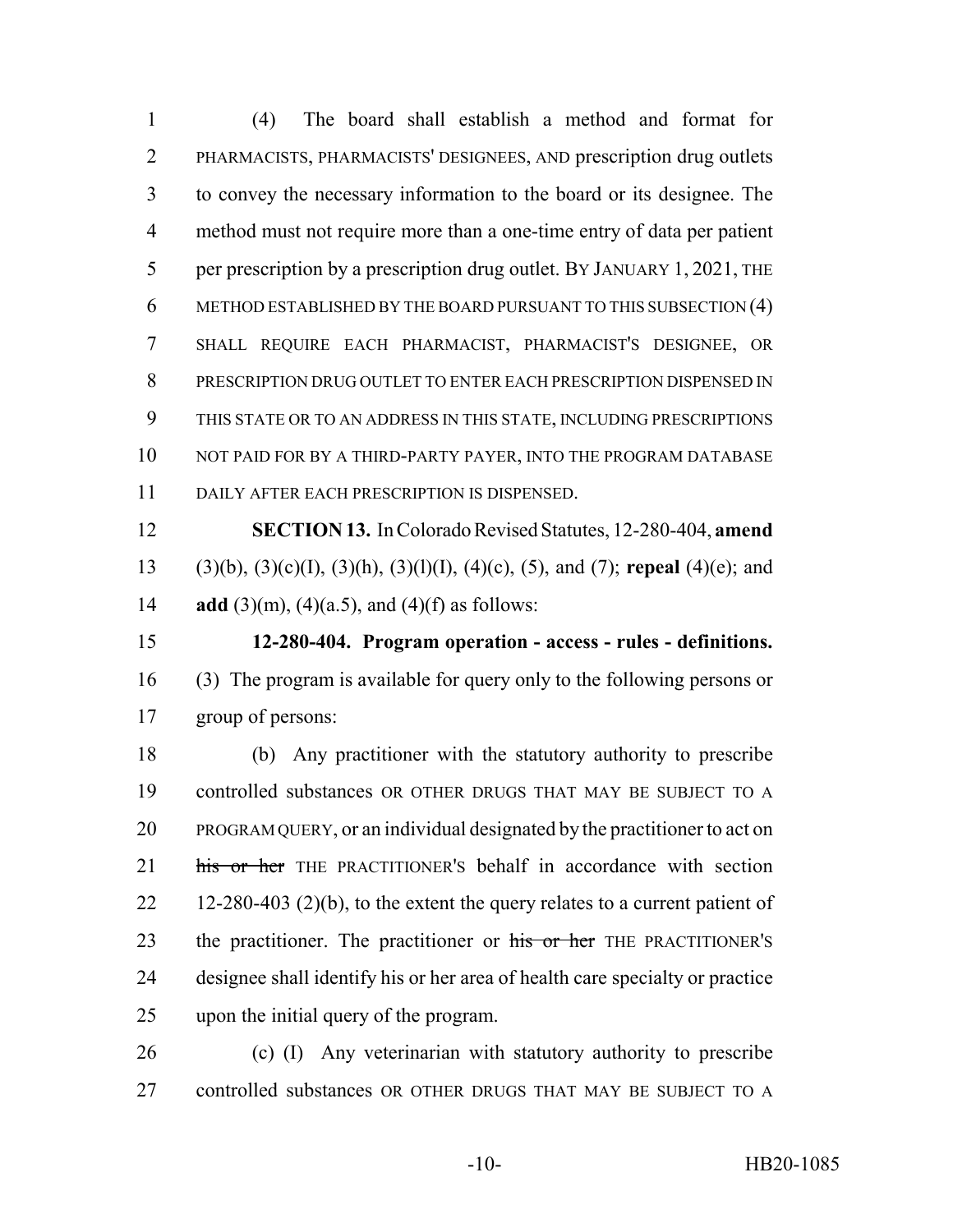PROGRAM QUERY, to the extent the query relates to a current patient or to a client and if the veterinarian, in the exercise of professional judgment, has a reasonable basis to suspect the client has committed drug abuse or has mistreated an animal.

 (h) The individual who is the recipient of a controlled substance prescription FOR A CONTROLLED SUBSTANCE OR OTHER DRUG THAT MAY BE SUBJECT TO A PROGRAM QUERY so long as the information released is specific to the individual;

 (l) A medical examiner who is a physician licensed pursuant to article 240 of this title 12, whose license is in good standing, and who is located and employed in the state of Colorado, or a coroner elected 12 pursuant to section 30-10-601, if:

 (I) The information released is specific to an individual who is the subject of an autopsy OR A DEATH INVESTIGATION conducted by the medical examiner or coroner;

16 (m) THE DEPARTMENT OF HEALTH CARE POLICY AND FINANCING, 17 FOR THE PURPOSES OF CARE COORDINATION AND UTILIZATION REVIEW 18 PERTAINING TO RECIPIENTS OF MEDICAL ASSISTANCE UNDER ARTICLES 4, 5, AND 6 OF TITLE 25.5, AS LONG AS THE DEPARTMENT'S USE OF THE PROGRAM DATA IS CONSISTENT WITH THE FEDERAL "HEALTH INSURANCE PORTABILITY AND ACCOUNTABILITY ACT OF 1996", PUB.L. 104-191, AS AMENDED, AND ANY IMPLEMENTING REGULATIONS, INCLUDING THE REQUIREMENT TO REMOVE ANY PERSONALLY IDENTIFYING INFORMATION UNLESS EXEMPTED FROM THE REQUIREMENT.

 (4) (a.5) EACH PRACTITIONER OR THE PRACTITIONER'S DESIGNEE SHALL QUERY THE PROGRAM BEFORE PRESCRIBING A BENZODIAZEPINE TO A PATIENT UNLESS THE BENZODIAZEPINE IS PRESCRIBED TO TREAT A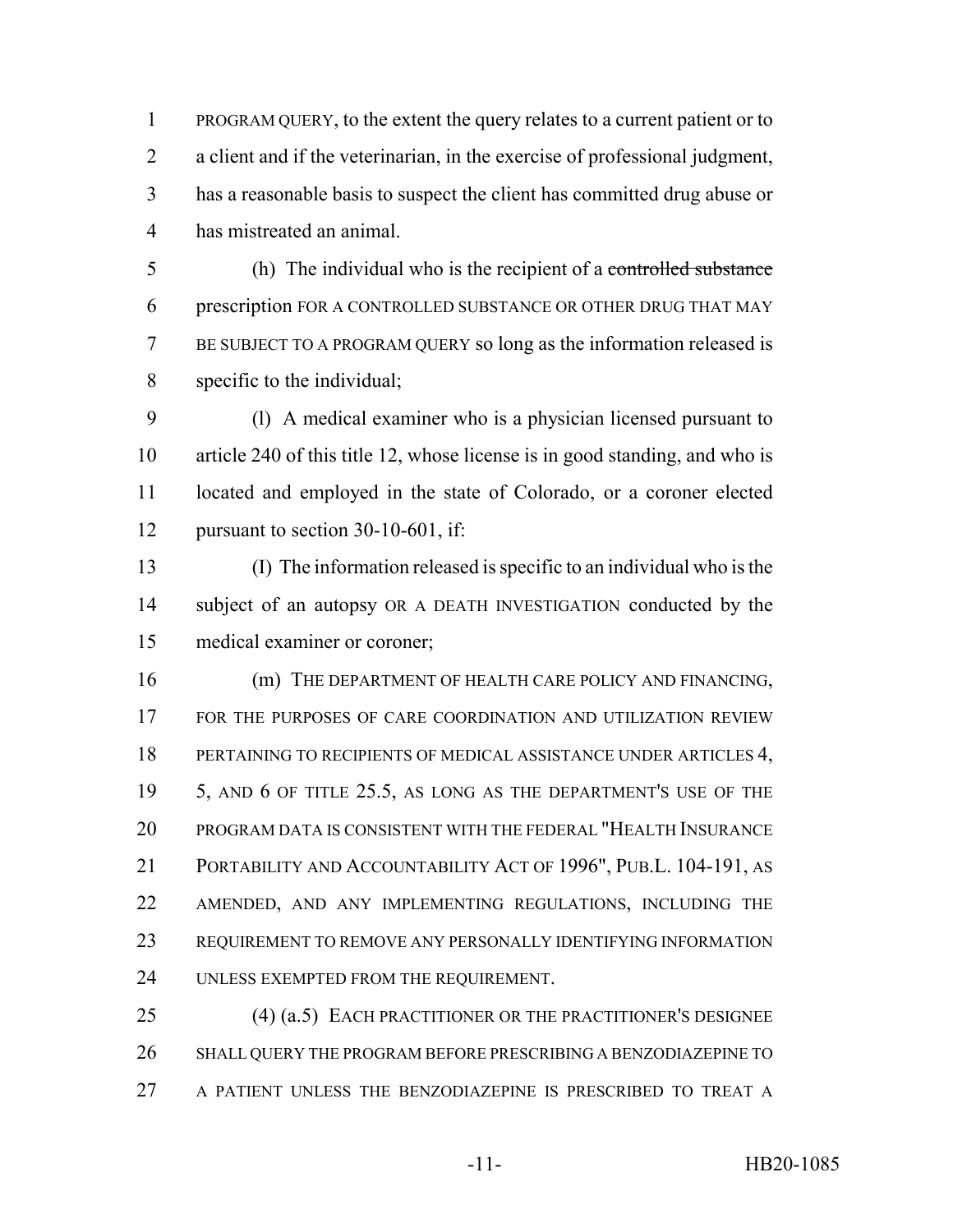PATIENT IN HOSPICE OR TO TREAT A SEIZURE OR SEIZURE DISORDER, ALCOHOL WITHDRAWAL, OR A NEUROLOGICAL OR PSYCHOLOGICAL EMERGENCY EVENT INCLUDING A POST-TRAUMATIC BRAIN INJURY.

4 (c) A practitioner or his or her THE PRACTITIONER's designee 5 complies with this subsection  $(4)$  if he or she THE PRACTITIONER OR 6 PRACTITIONER'S DESIGNEE attempts to access the program prior to BEFORE prescribing A BENZODIAZEPINE OR the second fill for an opioid and the program is not available or is inaccessible due to technical failure.

 (e) This subsection (4) is repealed, effective September 1, 2021. (f) THE DIRECTOR SHALL PROMULGATE RULES DESIGNATING ADDITIONAL CONTROLLED SUBSTANCES AND OTHER PRESCRIPTION DRUGS TO BE TRACKED THROUGH THE PROGRAM PURSUANT TO SECTION 12-280-403 (1) THAT HAVE POTENTIAL FOR ABUSE OR HAVE POTENTIAL FOR AN ADVERSE DRUG INTERACTION WITH A CONTROLLED SUBSTANCE. (5) OTHER THAN THE FEE AUTHORIZED BY SECTION 12-280-405 (3), the board shall not charge a practitioner, or pharmacy, PHARMACIST, OR DESIGNEE OF A PRACTITIONER OR PHARMACIST who transmits data in compliance with the operation and maintenance of the program a fee for the transmission of the data AND SHALL NOT CHARGE A PRACTITIONER, PHARMACIST, OR DESIGNEE OF A PRACTITIONER OR PHARMACIST A FEE TO ACCESS THE DATABASE.

 (7) (a) The board shall provide a means of sharing information about individuals whose information is recorded in the program with out-of-state health care practitioners and law enforcement officials that 25 meet the requirements of subsection  $(3)(b)$ ,  $(3)(d)$ , or  $(3)(g)$  of this section.

(b) BY JANUARY 1, 2021, THE BOARD SHALL PROVIDE A MEANS OF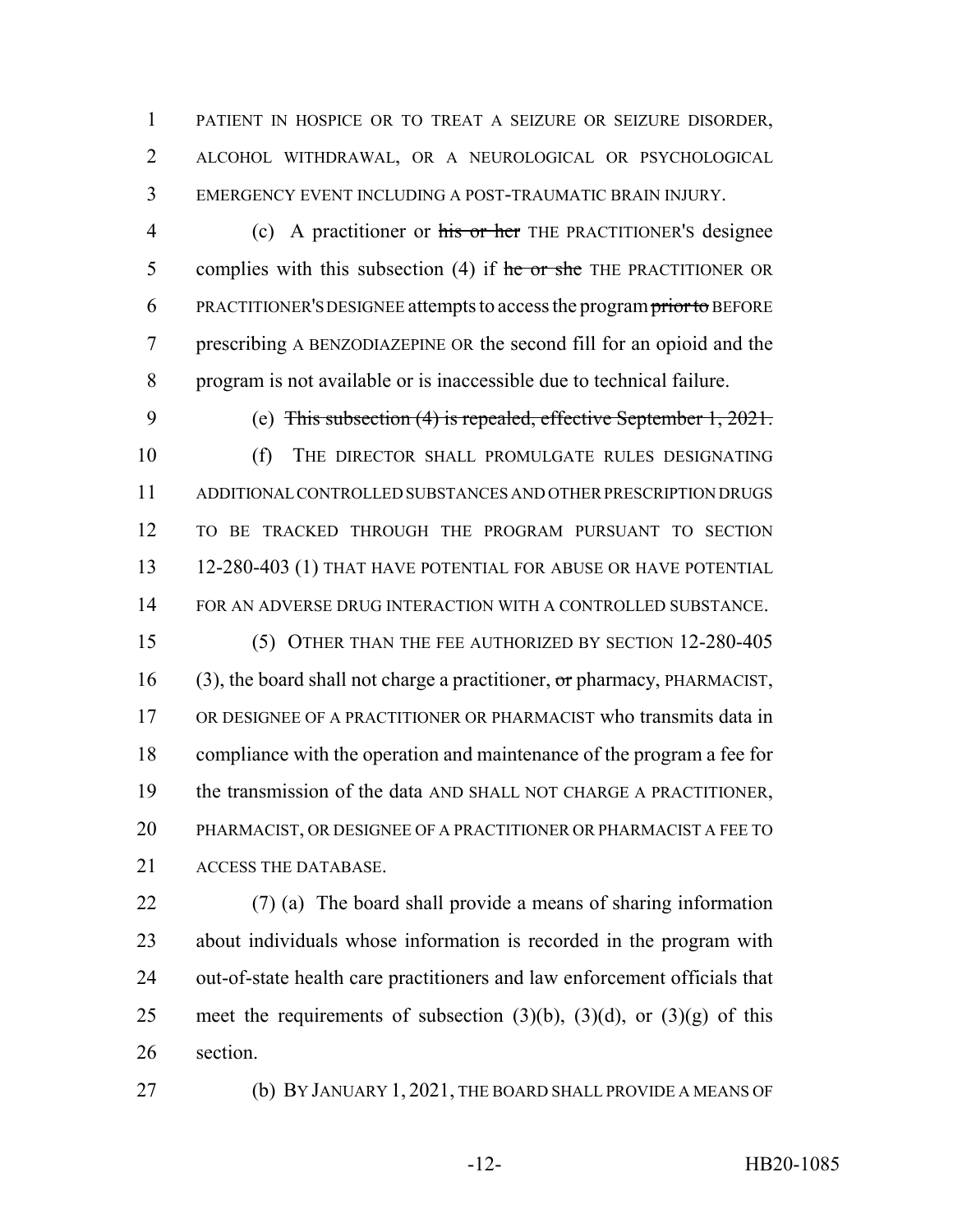SHARING PRESCRIPTION INFORMATION WITH THE HEALTH INFORMATION ORGANIZATION NETWORK, AS DEFINED IN SECTION 25-3.5-103 (8.5), IN ORDER TO WORK COLLABORATIVELY WITH THE STATEWIDE HEALTH INFORMATION EXCHANGES DESIGNATED BY THE DEPARTMENT OF HEALTH CARE POLICY AND FINANCING. USE OF THE INFORMATION MADE AVAILABLE PURSUANT TO THIS SUBSECTION (7)(b) IS SUBJECT TO PRIVACY AND SECURITY PROTECTIONS IN STATE LAW AND THE FEDERAL "HEALTH INSURANCE PORTABILITY AND ACCOUNTABILITY ACT OF 1996", PUB.L.104-191, AS AMENDED, AND ANY IMPLEMENTING REGULATIONS.

 **SECTION 14.** In Colorado Revised Statutes, 12-280-407, **amend** (2) as follows:

 **12-280-407. Prescription drug outlets - prescribers - responsibilities - liability.** (2) A practitioner who has, in good faith, written a prescription for a controlled substance OR OTHER DRUG THAT MAY BE SUBJECT TO A PROGRAM QUERY to a patient is not liable for information submitted to the program. A practitioner WHO or prescription 17 drug outlet who THAT has, in good faith, submitted the required information to the program is not liable for participation in the program. **SECTION 15.** In Colorado Revised Statutes, 12-280-408, **amend** (2) as follows:

 **12-280-408. Exemption - waiver.** (2) A prescription drug outlet that does not report controlled substance data OR DATA ON OTHER PRESCRIPTION DRUGS THAT MAY BE SUBJECT TO A PROGRAM QUERY to the program due to a lack of electronic automation of the outlet's business may apply to the board for a waiver from the reporting requirements.

 **SECTION 16.** In Colorado Revised Statutes, **amend** 25-1-521 as follows: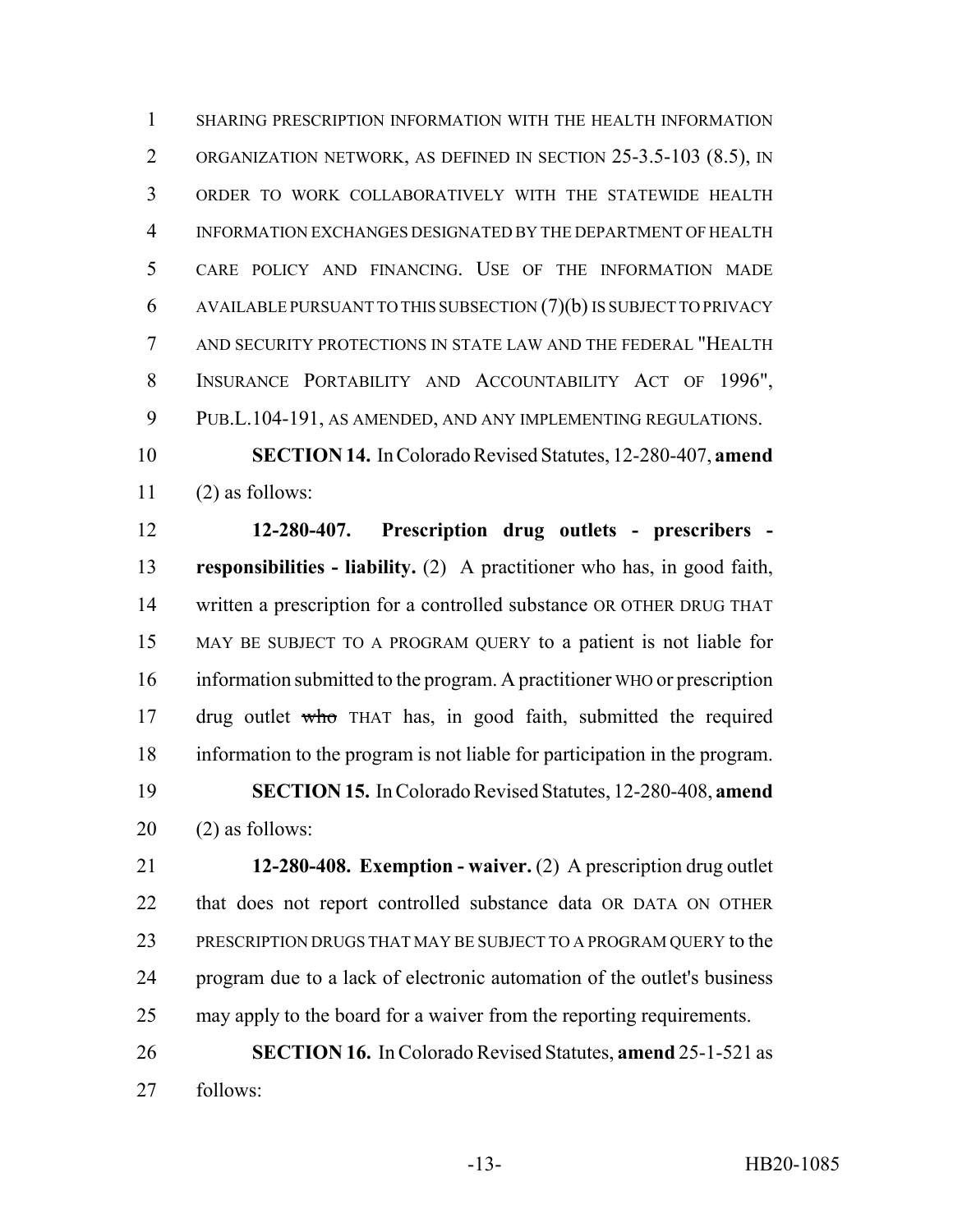**25-1-521. State department - local public health agencies - address substance use disorders - appropriation.** (1) For the 2019-20 STATE fiscal year AND EACH STATE FISCAL YEAR THEREAFTER, the general assembly shall appropriate two million dollars to the state department to address opioid and substance use disorders through public health interventions and to work with community partners, including county and district public health agencies, to address opioid and other substance use priorities throughout the state. The state department may use the money for data collection, analysis, and dissemination activities related to opioid and other substance use disorders at the state and local levels, including 11 community health assessments and improvement planning. THE STATE DEPARTMENT SHALL CONSIDER THE GOAL OF ADDRESSING THE NEEDS OF UNDERSERVED POPULATIONS AND COMMUNITIES WHEN ADDRESSING OPIOID AND SUBSTANCE USE DISORDERS. The state department may use up to five hundred thousand dollars of the money ANNUALLY APPROPRIATED PURSUANT TO THIS SUBSECTION (1) for administrative costs and other activities related to the purposes of this section. (2) This section is repealed, effective July 1, 2020.

 **SECTION 17.** In Colorado Revised Statutes, 25.5-5-208, **amend** (1) introductory portion; and **add** (3) as follows:

 **25.5-5-208. Additional services - training - grants - screening, brief intervention, and referral.** (1) On or after July 1, 2018, The state department shall grant, through a competitive grant program, one million five hundred thousand dollars to one or more organizations to operate a 25 substance abuse USE DISORDER screening, brief intervention, and referral 26 to treatment practice GRANT PROGRAM. IN REVIEWING GRANT APPLICATIONS AND SELECTING PARTICIPANTS FOR THE GRANT PROGRAM,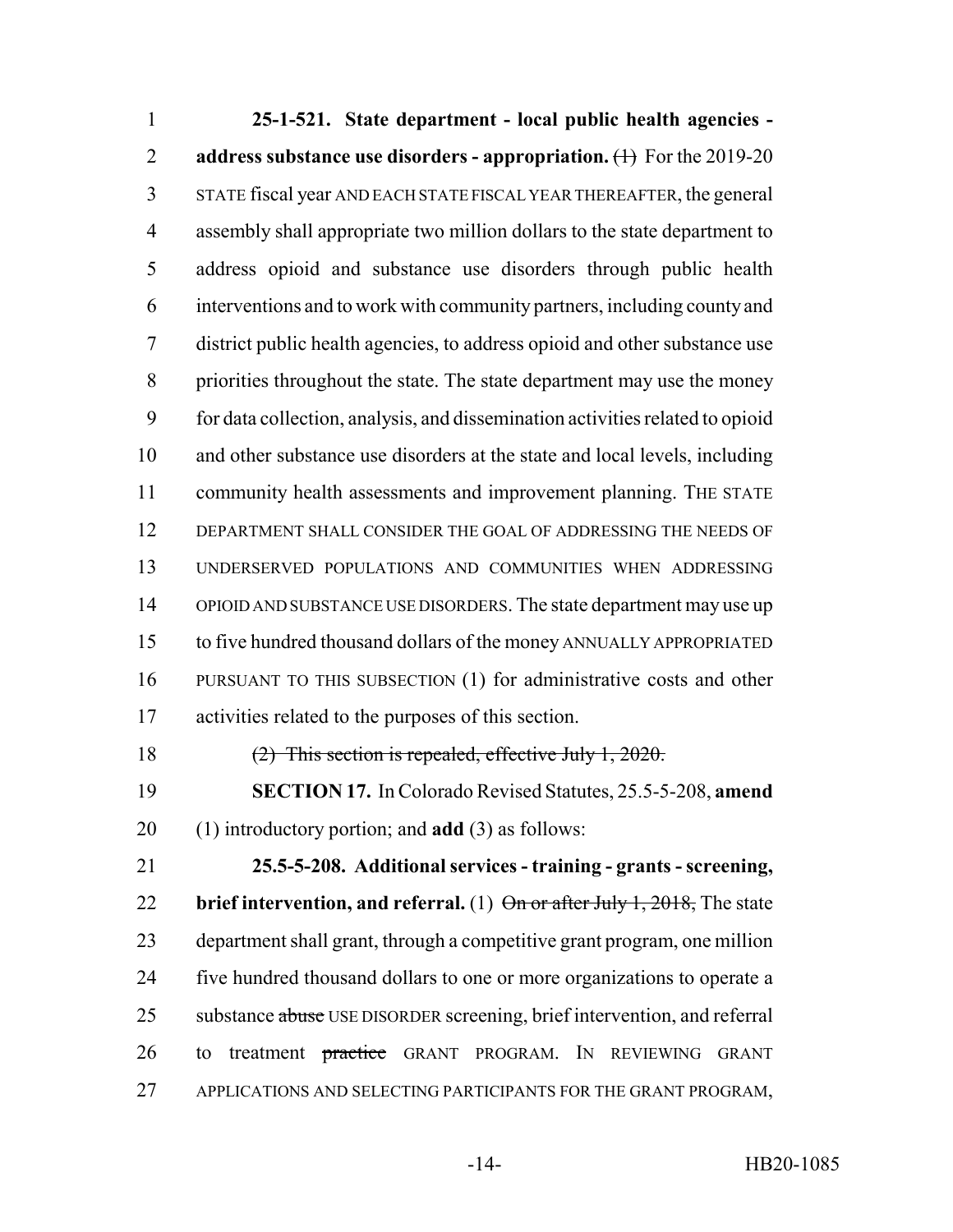THE STATE DEPARTMENT SHALL CONSIDER THE GOAL OF ADDRESSING THE NEEDS OF UNDERSERVED POPULATIONS AND COMMUNITIES. The grant program must require:

 (3) FOR THE 2019-20 STATE FISCAL YEAR THROUGH THE 2023-24 STATE FISCAL YEAR, THE GENERAL ASSEMBLY SHALL APPROPRIATE FIVE HUNDRED THOUSAND DOLLARS FROM THE MARIJUANA TAX CASH FUND CREATED IN SECTION 39-28.8-501(1) TO THE STATE DEPARTMENT FOR THE SUBSTANCE USE DISORDER SCREENING, BRIEF INTERVENTION, AND REFERRAL TO TREATMENT GRANT PROGRAM DESCRIBED IN SUBSECTION (1) OF THIS SECTION. THE STATE DEPARTMENT SHALL USE THE MONEY FOR THE PURPOSES IN SUBSECTION (1) OF THIS SECTION, FOR TECHNICAL ASSISTANCE IN ORDER TO SUSTAIN THE OPERATION OF THE PRACTICE OR PRACTICES IMPLEMENTED THROUGH THE GRANT PROGRAM, AND TO MONITOR THE GRANT RECIPIENTS THROUGH QUALITATIVE AND QUANTITATIVE DATA COLLECTION AND ANALYSIS.

 **SECTION 18.** In Colorado Revised Statutes, 27-80-118, **amend** 17  $(4)(a)$  as follows:

 **27-80-118. Center for research into substance use disorder prevention, treatment, and recovery support strategies - legislative declaration - established - repeal.** (4) (a) (I) The center shall develop and implement a series of continuing education activities designed to help a prescriber of pain medication to safely and effectively manage patients with pain and, when appropriate, prescribe opioids or medication-assisted treatment. THE EDUCATIONAL ACTIVITIES MUST ALSO INCLUDE BEST PRACTICES FOR PRESCRIBING BENZODIAZEPINES AND THE POTENTIAL HARM OF INAPPROPRIATELY LIMITING PRESCRIPTIONS TO CHRONIC PAIN PATIENTS. The educational activities must apply to physicians, physician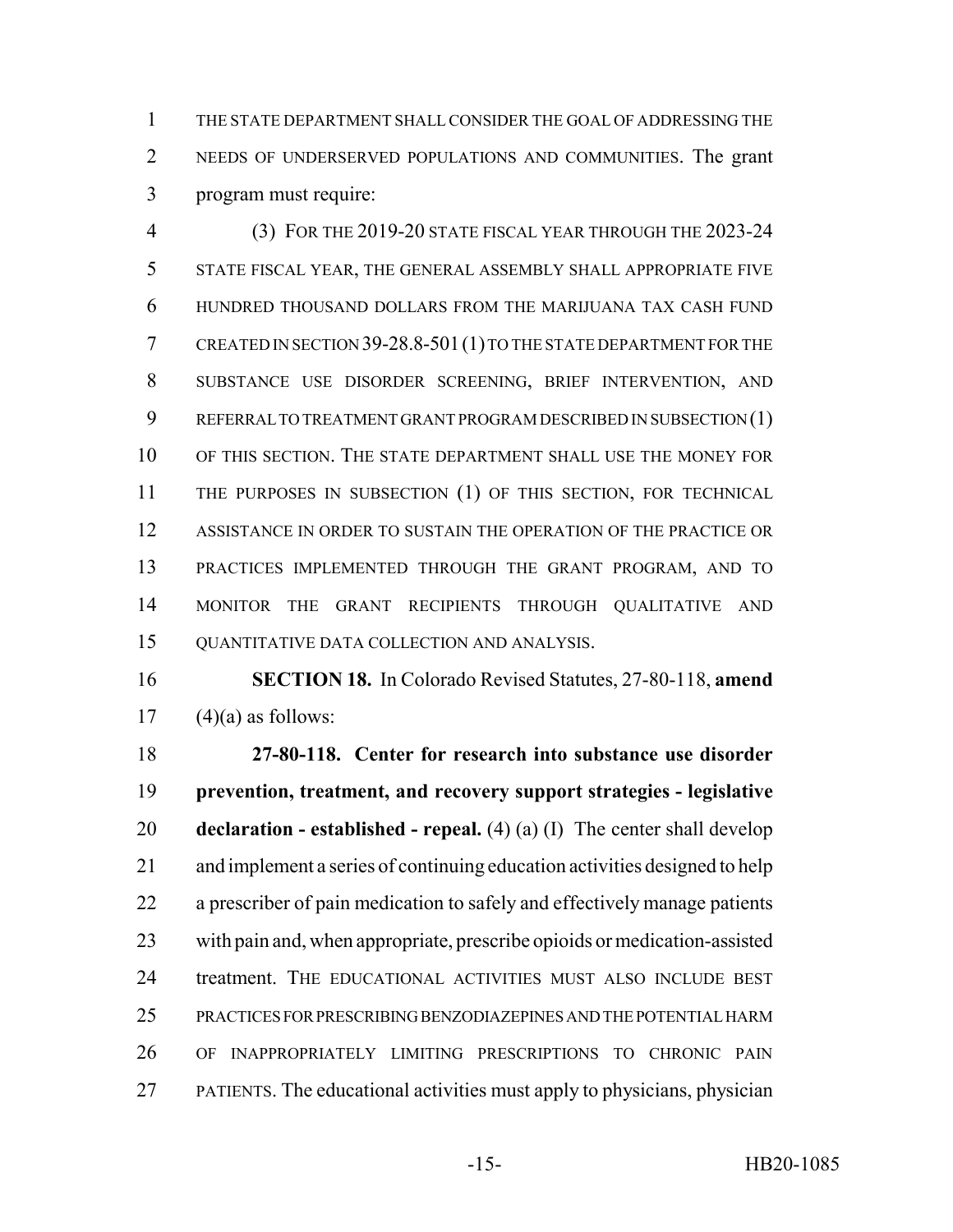assistants, nurses, and dentists, WITH AN EMPHASIS ON PHYSICIANS, PHYSICIAN ASSISTANTS, NURSES, AND DENTISTS SERVING UNDERSERVED POPULATIONS AND COMMUNITIES.

 (II) FOR THE STATE FISCAL YEARS 2020-21 THROUGH 2024-25, THE GENERAL ASSEMBLY SHALL APPROPRIATE TWO HUNDRED FIFTY THOUSAND DOLLARS PER YEAR FROM THE MARIJUANA TAX CASH FUND CREATED IN SECTION 39-28.8-501 (1) TO THE DEPARTMENT FOR ALLOCATION TO THE CENTER FOR THE PURPOSES OF THIS SUBSECTION (4).

 **SECTION 19.** In Colorado Revised Statutes, **add** 27-80-124 as follows:

 **27-80-124. Colorado substance use disorders prevention collaborative - created - mission - administration - repeal.** (1) THE OFFICE OF BEHAVIORAL HEALTH SHALL CONVENE AND ADMINISTER A COLORADO SUBSTANCE USE DISORDERS PREVENTION COLLABORATIVE WITH INSTITUTIONS OF HIGHER EDUCATION, NONPROFIT AGENCIES, AND STATE AGENCIES, REFERRED TO IN THIS SECTION AS THE "COLLABORATIVE", FOR THE PURPOSE OF GATHERING FEEDBACK FROM LOCAL PUBLIC HEALTH AGENCIES, INSTITUTIONS OF HIGHER EDUCATION, NONPROFIT AGENCIES, AND STATE AGENCIES CONCERNING EVIDENCE-BASED PREVENTION PRACTICES TO FULFILL THE MISSION STATED 21 IN SUBSECTION (2) OF THIS SECTION.

**(2) THE MISSION OF THE COLLABORATIVE IS TO:** 

 (a) COORDINATE WITH AND ASSIST STATE AGENCIES AND COMMUNITIES TO STRENGTHEN COLORADO'S PREVENTION INFRASTRUCTURE AND TO IMPLEMENT A STATEWIDE STRATEGIC PLAN FOR PRIMARY PREVENTION OF SUBSTANCE USE DISORDERS FOR STATE FISCAL YEARS 2020-21 THROUGH 2023-24;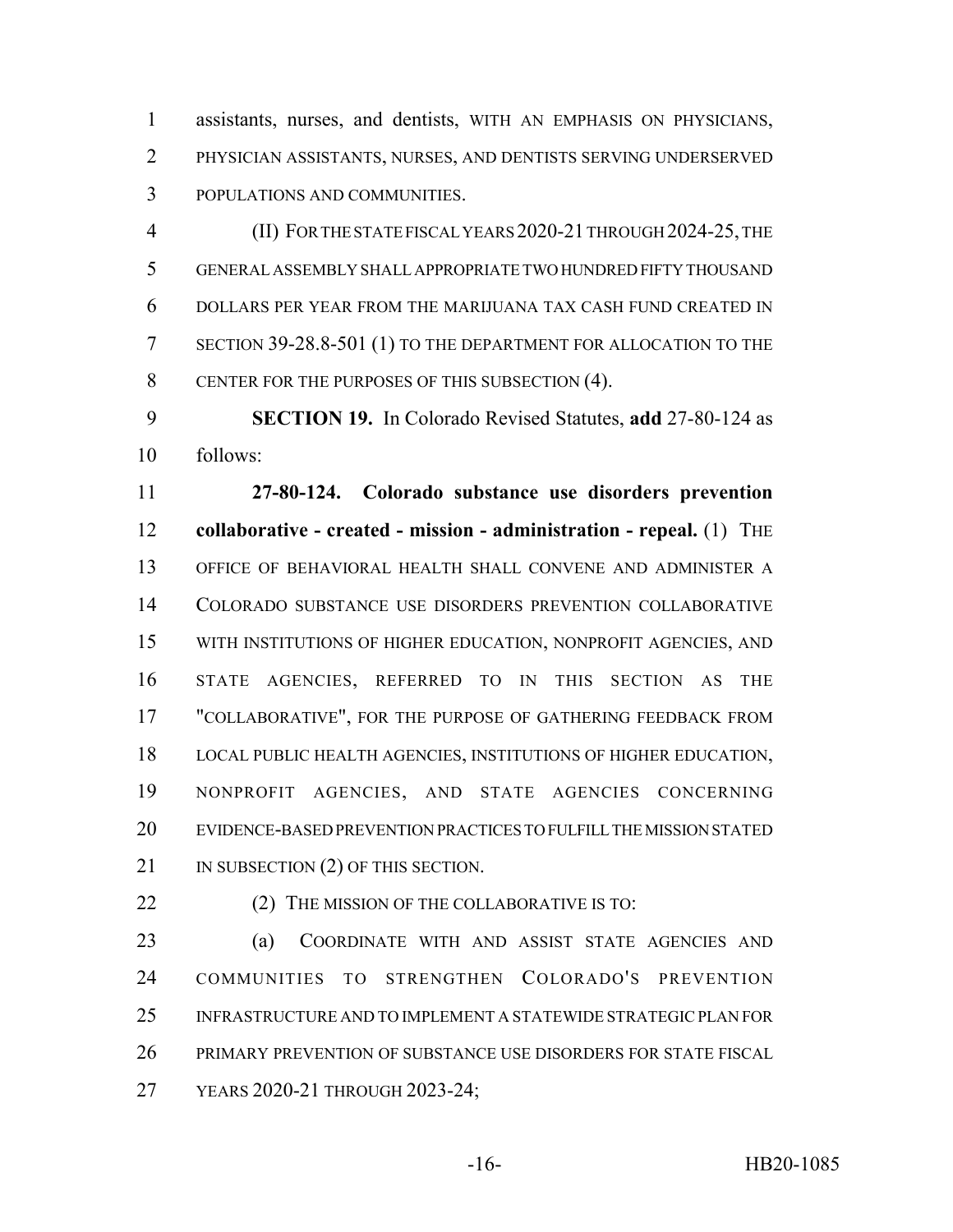(b) ADVANCE THE USE OF TESTED AND EFFECTIVE PREVENTION PROGRAMS AND PRACTICES THROUGH EDUCATION, OUTREACH, ADVOCACY, AND TECHNICAL ASSISTANCE, WITH AN EMPHASIS ON ADDRESSING THE NEEDS OF UNDERSERVED POPULATIONS AND COMMUNITIES;

 (c) DIRECT EFFORTS TO RAISE PUBLIC AWARENESS OF THE COST SAVINGS OF PREVENTION MEASURES;

 (d) PROVIDE DIRECT TRAINING AND TECHNICAL ASSISTANCE TO COMMUNITIES REGARDING SELECTION, IMPLEMENTATION, AND SUSTAINMENT OF TESTED AND EFFECTIVE PRIMARY PREVENTION PROGRAMS;

 (e) PURSUE LOCAL AND STATE POLICY CHANGES THAT ENHANCE 12 THE USE OF TESTED AND EFFECTIVE PRIMARY PREVENTION PROGRAMS;

 (f) ADVISE STATE AGENCIES AND COMMUNITIES REGARDING NEW AND INNOVATIVE PRIMARY PREVENTION PROGRAMS AND PRACTICES;

 (g) SUPPORT FUNDING EFFORTS IN ORDER TO ALIGN FUNDING AND SERVICES AND COMMUNICATE WITH COMMUNITIES ABOUT FUNDING STRATEGIES;

 (h) WORK WITH KEY STATE AND COMMUNITY STAKEHOLDERS TO ESTABLISH A MINIMUM STANDARD FOR PRIMARY PREVENTION PROGRAMS IN COLORADO; AND

 (i) WORK WITH PREVENTION SPECIALISTS AND EXISTING TRAINING AGENCIES TO PROVIDE AND SUPPORT TRAINING TO STRENGTHEN COLORADO'S PREVENTION WORKFORCE.

 (3) THE OFFICE OF BEHAVIORAL HEALTH AND THE COLLABORATIVE 25 SHALL:

 (a) ESTABLISH COMMUNITY-BASED PREVENTION COALITIONS AND DELIVERY SYSTEMS TO REDUCE SUBSTANCE MISUSE;